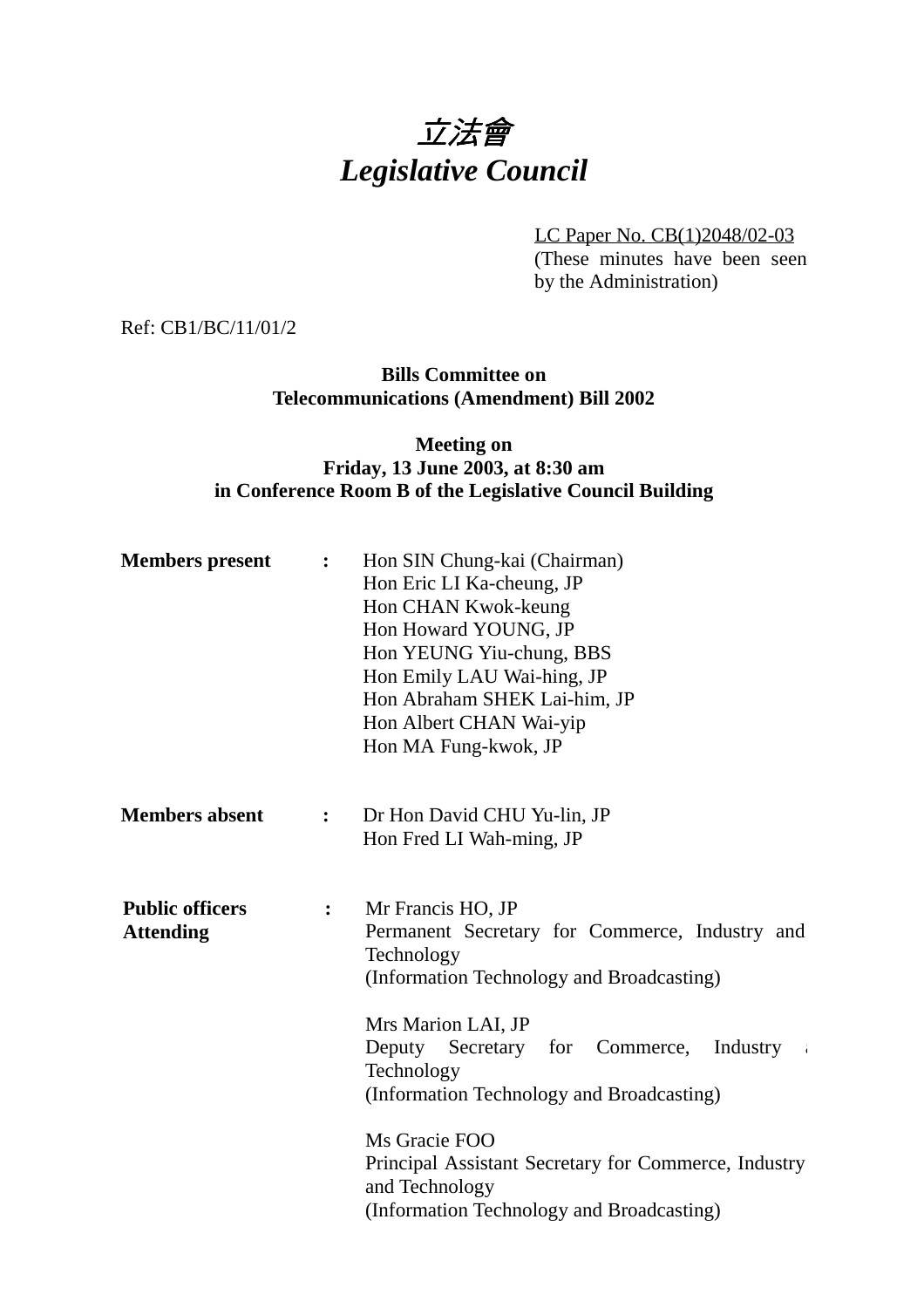|                              |              | Miss Linda SO<br>Assistant Secretary for Commerce, Industry and<br>Technology<br>(Information Technology and Broadcasting) |
|------------------------------|--------------|----------------------------------------------------------------------------------------------------------------------------|
|                              |              | Mr M H AU, JP<br>Deputy Director-General of Telecommunications                                                             |
|                              |              | Mr Edward WHITEHORN<br>Head, Competition Affairs Branch, Office of the<br><b>Telecommunications Authority</b>              |
|                              |              | Mr Michael LAM<br>Senior Government Counsel, Department of Justice                                                         |
| <b>Clerk in attendance :</b> |              | Miss Polly YEUNG<br>Chief Assistant Secretary (1)3                                                                         |
| <b>Staff in attendance</b>   | $\mathbf{L}$ | Miss Connie FUNG<br>Assistant Legal Adviser 3                                                                              |
|                              |              | Ms Debbie YAU<br>Senior Assistant Secretary (1)1                                                                           |

# **I Confirmation of minutes**

LC Paper No. CB(1)1919/02-03 - Minutes of  $12<sup>th</sup>$  meeting on 23 May 2003

The minutes of the  $12<sup>th</sup>$  meeting on 23 May 2003 were confirmed.

# **II Committee Stage Amendments proposed by Hon SIN Chung-kai**

| LC Paper No. $CB(1)1934/02/03(01)$ - Note on Thresholds Adopted by<br>(tabled and subsequently circulated<br>to members on 13 June 2003) | Competition Authorities<br>in<br>Examining Mergers and Acquisitions<br>in Overseas Jurisdictions |
|------------------------------------------------------------------------------------------------------------------------------------------|--------------------------------------------------------------------------------------------------|
| LC Paper No. $CB(1)1955/02-03(01)$ - Committee Stage Amendments                                                                          | proposed by Hon SIN Chung-kai (as<br>at 12 June 2003) (English version<br>only)                  |

2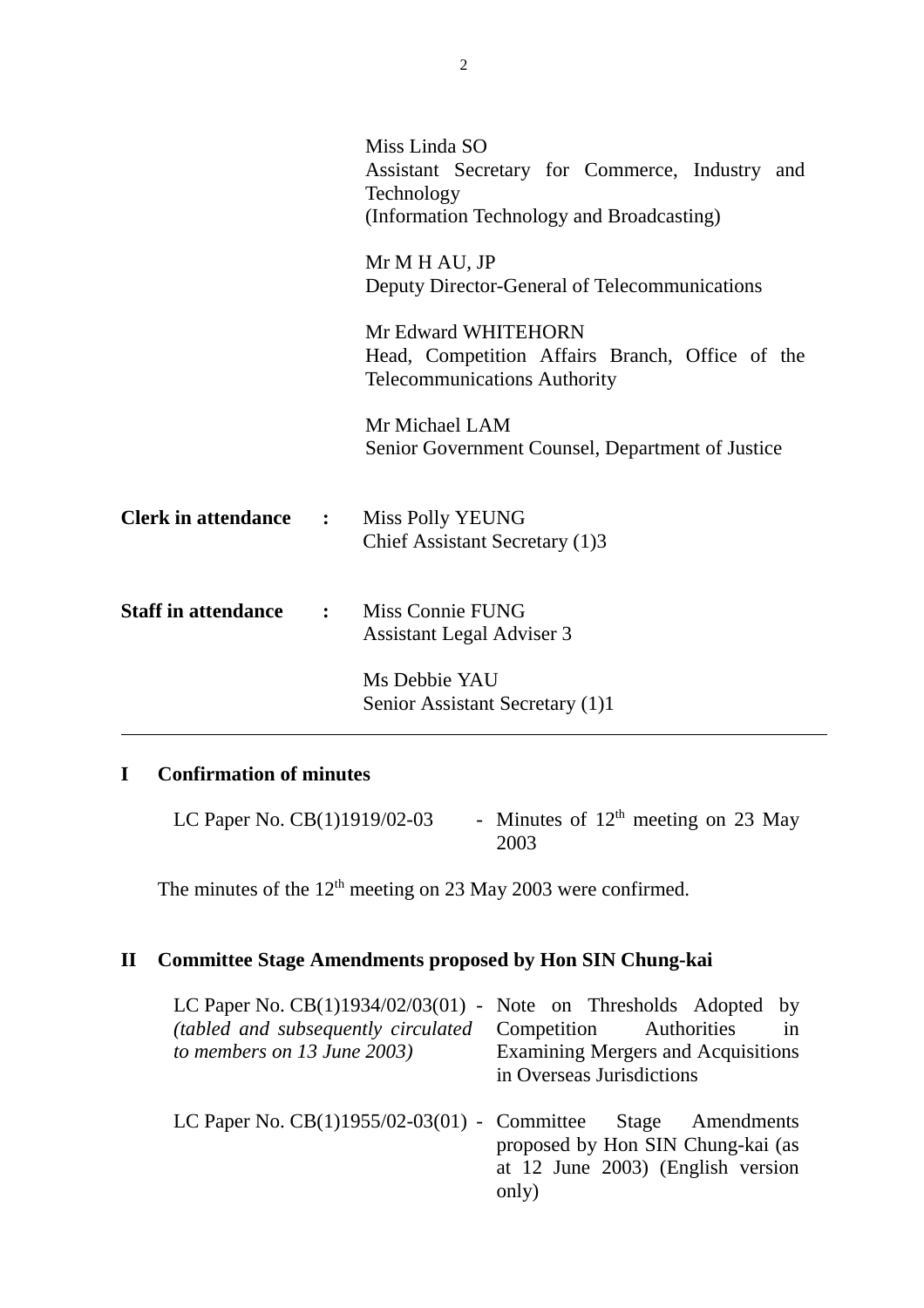| LC Paper No. $CB(1)1903/02-03(02)$ - Powerpoint presentation material on                                                                                                                | the Bill provided by Hon SIN<br>Chung-kai                                                                                                                                                                                                                       |
|-----------------------------------------------------------------------------------------------------------------------------------------------------------------------------------------|-----------------------------------------------------------------------------------------------------------------------------------------------------------------------------------------------------------------------------------------------------------------|
| LC Paper No. $CB(1)1903/02-03(03)$ - Letter from Consumer Council on                                                                                                                    | Regulation of<br>Mergers<br>and<br>Acquisitions<br>in<br>the<br>Telecommunications<br>Market<br>(English version only)                                                                                                                                          |
| LC Paper No. CB(1)1858/02-03                                                                                                                                                            | - Report of the Bills Committee for<br>the House Committee meeting on 6<br>June 2003                                                                                                                                                                            |
| LC Paper No. $CB(1)1939/02-03(01)$ - "Major issues covered by<br>(Chinese version tabled and<br>subsequently circulated to members  proposed CSAs by Hon SIN Chung-<br>on 13 June 2003) | the<br>Administration's proposal and the<br>kai" prepared by the Secretariat                                                                                                                                                                                    |
| $CB(1)1955/02-03(02)$<br>(tabled and subsequently circulated<br>to members on 13 June 2003)                                                                                             | - Letter from the telecommunications<br>operators on "Response to the<br>Administration's note on Thresholds<br>Adopted by Competition Authorities<br>Examining Mergers<br>and<br>in<br>Acquisitions<br>in<br>Overseas<br>Jurisdictions" (English version only) |

2. The Bills Committee deliberated. (Index of proceedings attached at **Appendix)**

3. Members noted that the Administration requested more time to study the revised Committee Stage Amendments (CSAs) proposed by Hon SIN Chung-kai and suggested to hold a further meeting on 19 June 2003, which was only one clear day before the deadline for giving notice of CSAs for the resumption of Second Reading debate on the Bill on 2 July 2003. In this connection, members noted that according to the legislative timetable, if resumption was to take place on 2 July 2003, the Bills Committee had to report to the House Committee on 13 June 2003 and the Administration had to give notice of resumption on 16 June 2003.

4. The Bills Committee had no objection to holding a further meeting on 19 June 2003 as requested. However, pending the outcome of the meeting on 19 June 2003, members considered it inappropriate to support the Administration's giving notice of resumption on 16 June 2003 as the Administration had yet to give its further comments on the proposed CSAs and the Bills Committee had yet to decide on the way forward. Some members queried the need for such a rush just for the sake of enabling the resumption of Second Reading debate to take place on 2 July 2003.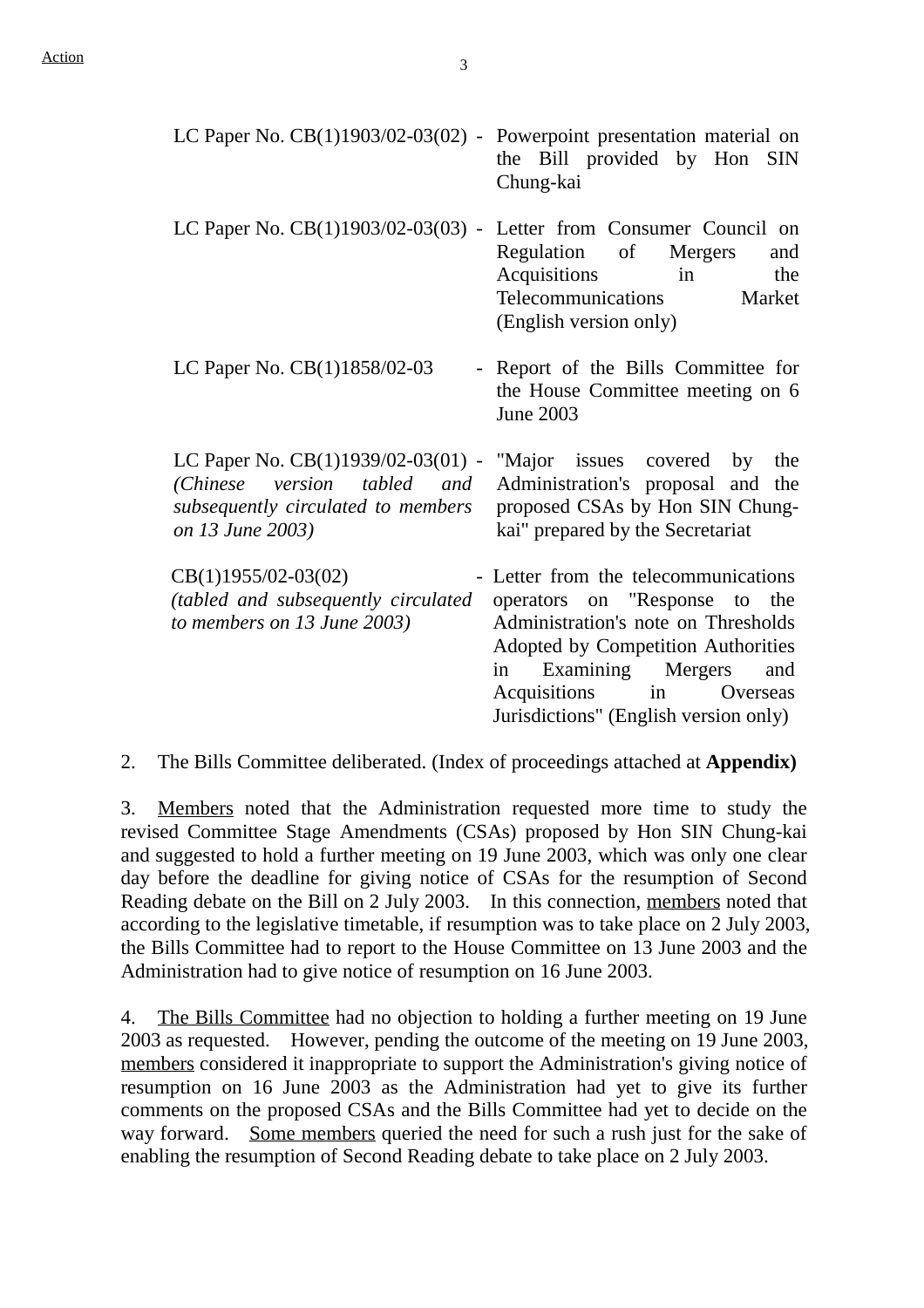5. After discussion, the Bills Committee agreed that the legislative timetable should be adhered to. Members also agreed in principle that resumption of Second Reading debate on the bill could take place within the current legislative session. As such, they supported the resumption of Second Reading debate on the Bill on 9 July 2003. The Bills Committee would report to the House Committee on 20 June 2003 after its meeting on 19 June 2003.

#### **III Any other business**

6. There being no other business, the meeting ended at 9:40 am.

Council Business Division 1 Legislative Council Secretariat 23 June 2003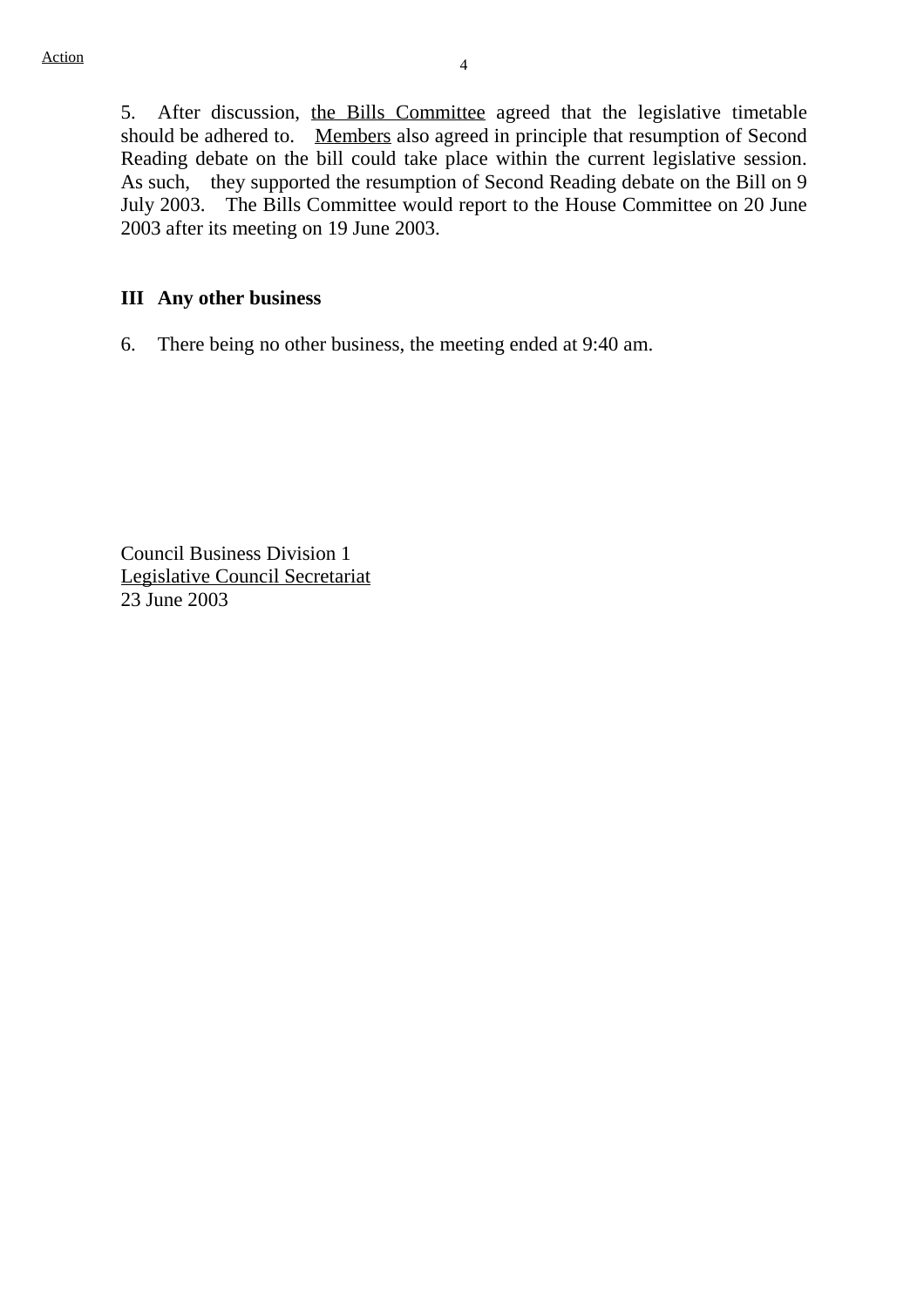### **Proceedings of the meeting of the Bills Committee on Telecommunications (Amendment) Bill 2002 on Friday, 13 June 2003, at 8:30 am in Conference Room B of the Legislative Council Building**

| <b>Time</b>          | <b>Speaker</b>                                  | Subject(s)                                                                                                                                                                                                                                                                                                                                                                                                                                                                                                                                                                                                                                                                                                                                                                                                                        | <b>Action Required</b> |
|----------------------|-------------------------------------------------|-----------------------------------------------------------------------------------------------------------------------------------------------------------------------------------------------------------------------------------------------------------------------------------------------------------------------------------------------------------------------------------------------------------------------------------------------------------------------------------------------------------------------------------------------------------------------------------------------------------------------------------------------------------------------------------------------------------------------------------------------------------------------------------------------------------------------------------|------------------------|
| <b>Marker</b>        |                                                 |                                                                                                                                                                                                                                                                                                                                                                                                                                                                                                                                                                                                                                                                                                                                                                                                                                   |                        |
| $000000 -$<br>000155 | Chairman                                        | (a) Introductory remarks and confirmation of<br>minutes of meeting on 23 May 2003.<br>(b) Members noted the revised Committee<br>Stage Amendments (CSAs) proposed by<br>Hon SIN Chung-kai (as at 12 June 2003)<br>tabled at the meeting.                                                                                                                                                                                                                                                                                                                                                                                                                                                                                                                                                                                          |                        |
| $000156 -$           | Mr Howard YOUNG                                 | Stance of Members of the Liberal Party:                                                                                                                                                                                                                                                                                                                                                                                                                                                                                                                                                                                                                                                                                                                                                                                           |                        |
| 000649               |                                                 | (a) Agreed that the Bills Committee could<br>move in its name the CSAs relating to the<br>thresholds in the change of control if the<br>Administration decided not to move it.<br>(b) Supported the Administration's proposal<br>that Telecommunications Authority (TA)<br>was the primary authority for reviewing<br>and<br>acquisitions<br>mergers<br>(M&As).<br>However, time limits for TA in reviewing<br>M&As should be shortened<br>and the<br>industry should be involved in formulating<br>the Guidelines on the competition analysis<br>of<br>and<br>acquisition<br>mergers<br>in<br>telecommunications markets.<br>Supported a cap on the costs recoverable by<br>(c)<br>TA in processing applications for prior<br>consent to proposed M&As but the amount<br>specified in the new Schedule 3 might be<br>set higher. |                        |
| $000650 -$           | Chairman                                        | (a) Mr Abraham SHEK supported the Bills                                                                                                                                                                                                                                                                                                                                                                                                                                                                                                                                                                                                                                                                                                                                                                                           |                        |
| 001412               | Mr Abraham SHEK<br>Mr Eric LI<br>Administration | Committee to move in its name the CSAs<br>currently put up by Hon SIN Chung-kai if<br>the Administration decided not to move<br>them.<br>(b) Mr Eric LI objected to the introduction of<br>the Bill as it was not conducive to attracting<br>He supported the proposed<br>investment.<br>CSAs because they helped mitigate the<br>adverse impact of the Bill. For example,<br>raising the thresholds in change of control<br>from 15% to 30% might be able to attract<br>new strategic investors, mostly overseas<br>telecommunications<br>investors,<br>the<br>to<br>market.                                                                                                                                                                                                                                                     |                        |